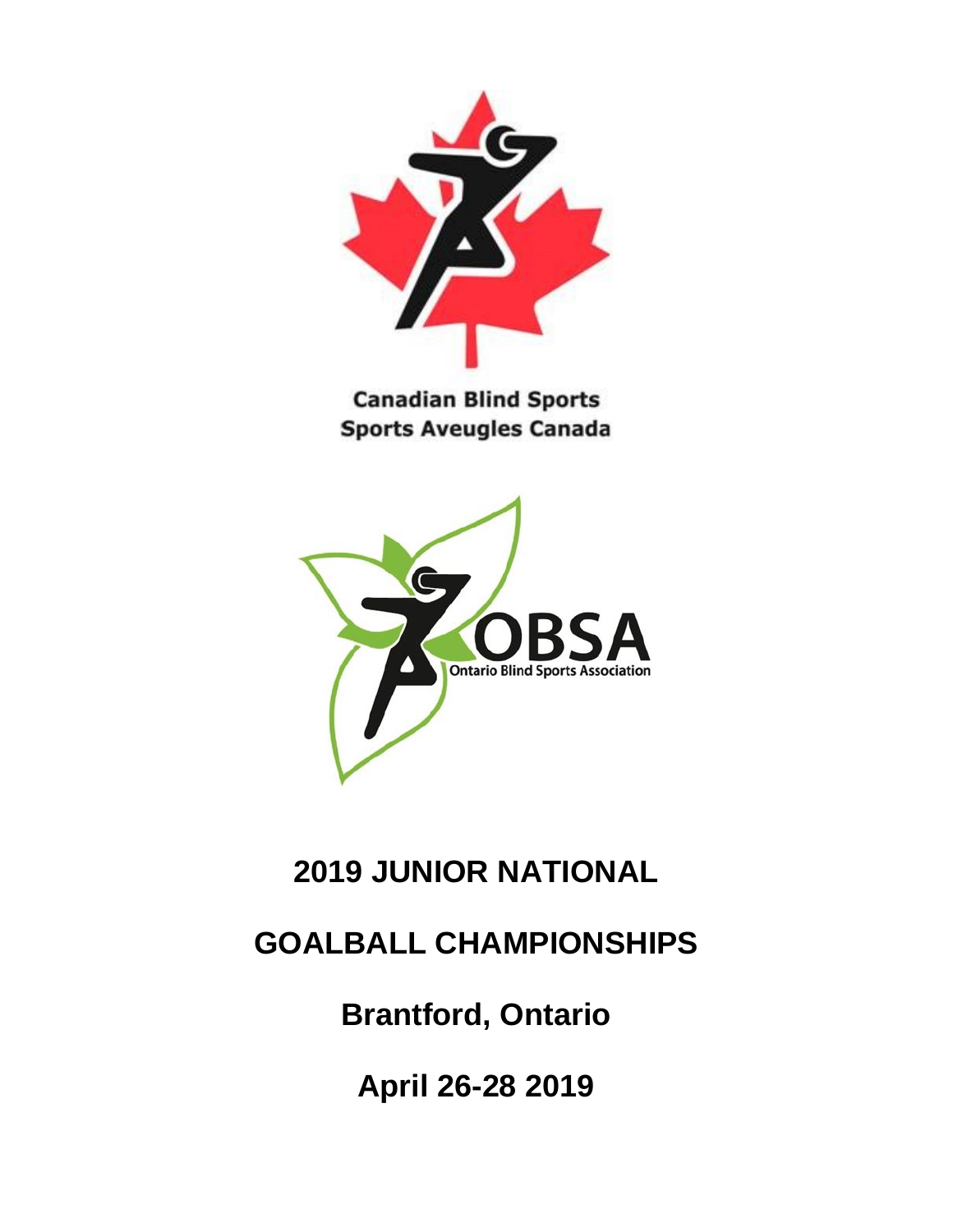#### **JUNIOR NATIONALS 2019 ENTRY FORM**

#### **WOMENS TEAM**

| <b>Jersey Number</b> | <b>Last Name</b> | <b>First Name</b> | <b>Classification</b> |
|----------------------|------------------|-------------------|-----------------------|
|                      |                  |                   |                       |
|                      |                  |                   |                       |
|                      |                  |                   |                       |
|                      |                  |                   |                       |
|                      |                  |                   |                       |

**PLEASE NOTE** - Teams with players from more than one province must have their individual entries submitted by their provincial member of CBSA.

#### **MENS TEAM**

| <b>Jersey Number Last Name</b> | <b>First Name</b> | <b>Classification</b> |
|--------------------------------|-------------------|-----------------------|
|                                |                   |                       |
|                                |                   |                       |
|                                |                   |                       |
|                                |                   |                       |
|                                |                   |                       |

**PLEASE NOTE** - Teams with players from more than one province must have their individual entries submitted by their provincial member of CBSA.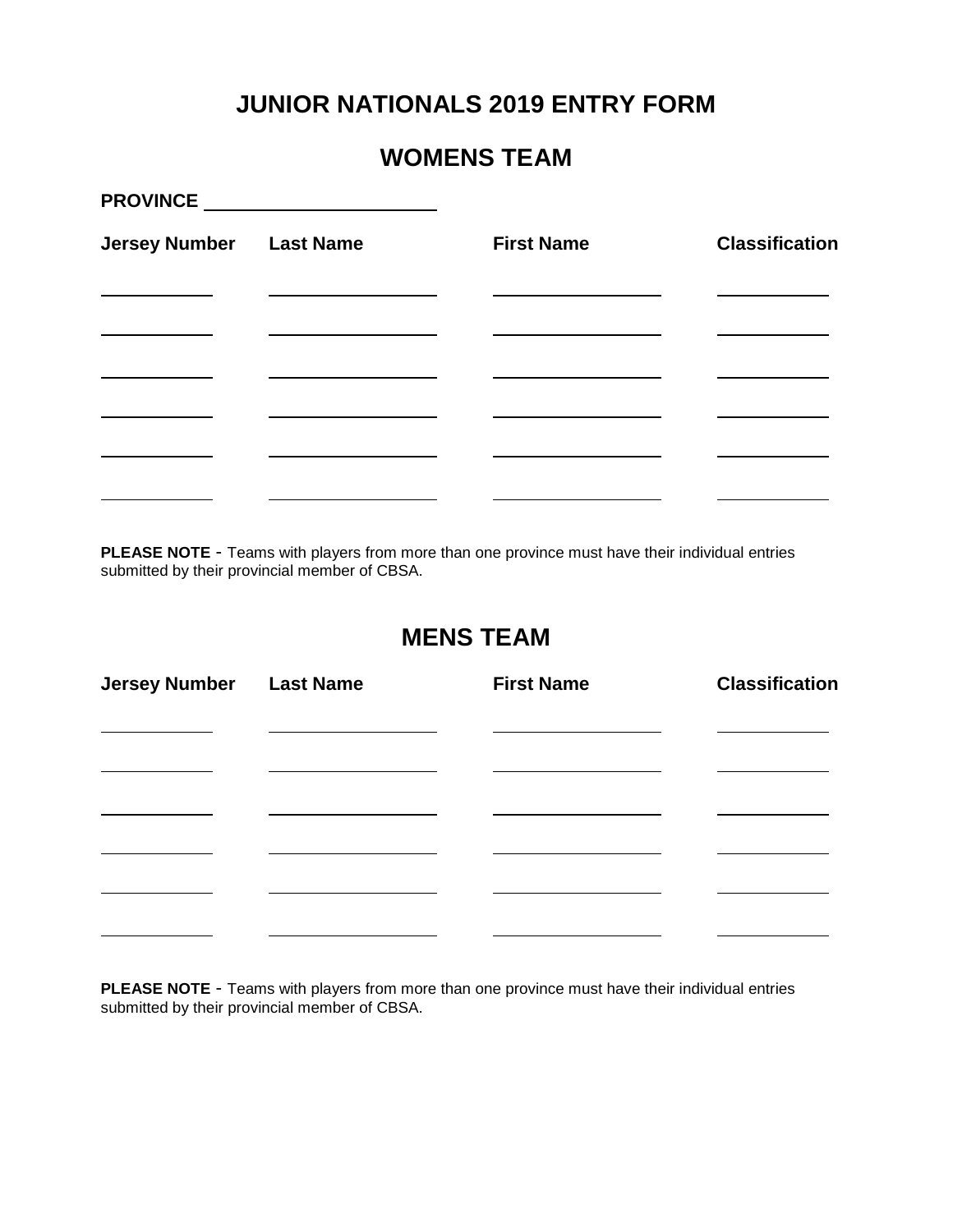#### **STAFF ATTENDING THE CHAMPIONSHIPS**

| Last Name | <b>First Name</b> | Contact Information (cell / email) |
|-----------|-------------------|------------------------------------|
|           |                   |                                    |
|           |                   |                                    |
|           |                   |                                    |

**PLEASE NOTE** – who from your team management group has taken the Concussion Training

## **CLASSIFICAITON**

Please list the athletes who have requested Classification: (all athletes must submit MDF's in advance)

1. \_\_\_\_\_\_\_\_\_\_\_\_\_\_\_\_\_\_\_\_\_\_\_\_\_\_\_\_\_\_\_\_\_\_\_\_ 2. \_\_\_\_\_\_\_\_\_\_\_\_\_\_\_\_\_\_\_\_\_\_\_\_\_\_\_\_\_\_\_\_\_\_\_\_

 $3.$ 

### **TEAM ARRIVAL AND DEPARTURE INFORMATION**

ARRIVAL (Date, Time & Flight #) \_

DEPARTURE (Date, Time & Flight #) \_\_\_\_\_\_\_\_\_\_\_

## **GROUND TRANSPORTATION**

Does your team intend to rent a van? Yes: No:

Does your team require transportation to and from the school-hotel? Yes: No:

If yes, how many people (Athletes & Staff) will be taking the bus?

Please note that teams are responsible for their own transportation from Toronto Pearson Airport to the Hotel in Brantford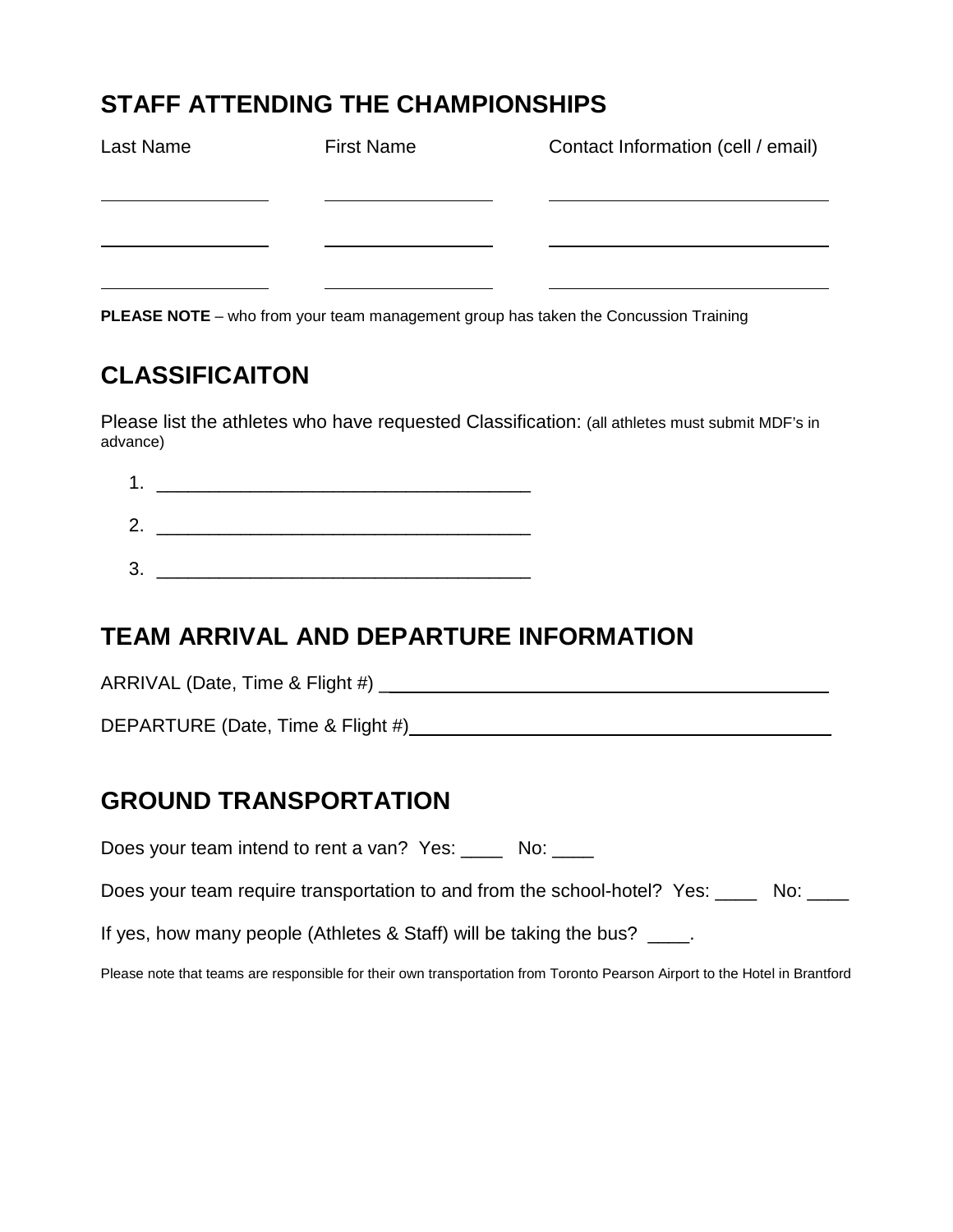## **SPECIAL CONSIDERATIONS**

Please indicate any special considerations for any team member, including dietary preferences such as gluten free, diabetic or vegetarian. If the individual is vegetarian, please indicate type of vegetarian.

| Name                                                                         | <b>Special Consideration</b>                                                                                     |  |  |
|------------------------------------------------------------------------------|------------------------------------------------------------------------------------------------------------------|--|--|
| <u> 1989 - Johann Barn, mars et al. (b. 1989)</u>                            |                                                                                                                  |  |  |
| <u> 1989 - Johann Barnett, fransk politiker (d. 1989)</u>                    |                                                                                                                  |  |  |
|                                                                              | and the control of the control of the control of the control of the control of the control of the control of the |  |  |
| <u> 1980 - Johann Barbara, martxa alemaniar amerikan personal (h. 1980).</u> |                                                                                                                  |  |  |
| <b>REGISTRATION</b>                                                          |                                                                                                                  |  |  |
|                                                                              |                                                                                                                  |  |  |
|                                                                              |                                                                                                                  |  |  |
|                                                                              |                                                                                                                  |  |  |
|                                                                              | The registration fee is \$90/person; please arrange payment on/before March 26, 2019.                            |  |  |
|                                                                              | PSO; ___________________________ will send _______ Female Athletes, ______ Male                                  |  |  |
|                                                                              | Athletes and ______ staff to Junior Nationals in 2019; the total number of Athletes and                          |  |  |
| Staff; x \$90/person Equals \$                                               |                                                                                                                  |  |  |
|                                                                              |                                                                                                                  |  |  |

Please return entry form with Payment to Ontario Blind Sports Association:

- 100 Sunrise Avenue, Unit 101
- Toronto, Ontario, M4A 1B3
- Email: richard@blindsports.on.ca

Please send a copy of all forms to:

- Stephen Burke, Director of Domestic Programs
- [stephen@canadianblindsports.ca](mailto:stephen@canadianblindsports.ca)
- 403-803-6422